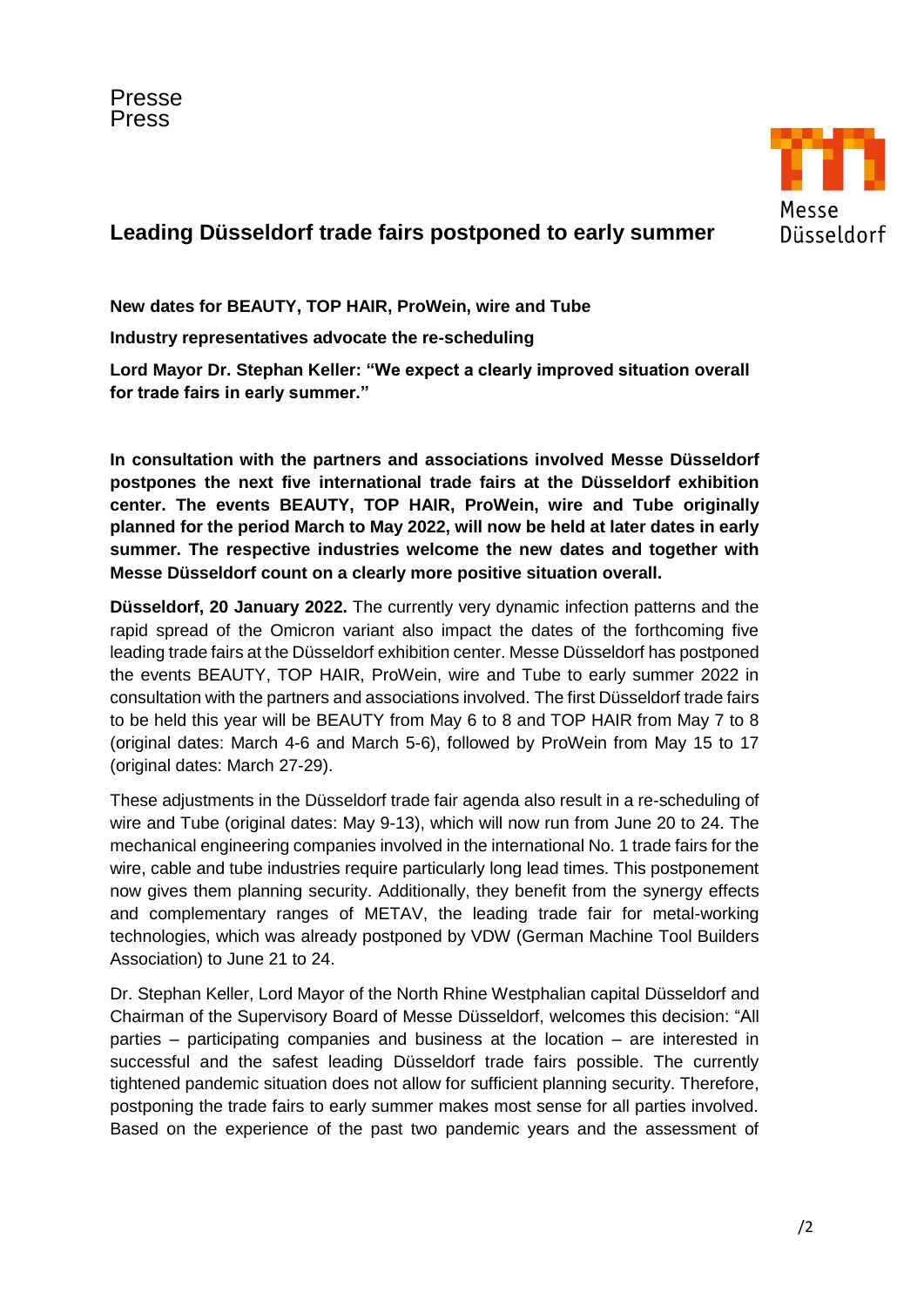virologists, we then assume that the situation will improve considerably and that the trade fairs will be able to develop their positive effect much more strongly".

Wolfram N. Diener, CEO of Messe Düsseldorf, emphasizes the backing for the new trade fair dates provided by the industries involved: "The tenor among our exhibitors is: We want and need the leading Düsseldorf trade fairs – but at a point in time that promises the biggest prospects of success. Together with the partners and associations involved we regard early summer as the ideal period for this. We not only expect infection patterns to calm down but also more people to be able to enter the country and take part. This means exhibiting companies as well as visitors can do their business in an environment that is clearly less affected by Covid-19."

Messe Düsseldorf has also postponed EuroCIS, The Leading Trade Fair for Retail Technology, planned for February, to May 31 to June 2 (original dates: February 15- 17). The world's biggest water sports trade fair boot scheduled for January 22 to 30 had to be called off since the state of North Rhine-Westphalia had prohibited generalinterest fairs in January.

#### **Messe Düsseldorf Group**

Messe Düsseldorf is among the most successful trade fair companies worldwide. It hosts around 40 trade fairs including 20 leading international trade fairs at its 613,000 m exhibition centre on the Rhine. In the 18 halls the international market leaders and top decision-makers of various sectors get together every year in order to present and discover innovations, to exchange and network. The sectors of expertise of Messe Düsseldorf include: "Machinery, Plants and Equipment" (including drupa, K, interpack, glasstec, wire and Tube); "Retail, Trades and Services" (EuroShop, EuroCIS, ProWein); "Health and Medical Technology" (MEDICA, COMPAMED, REHACARE); "Lifestyle and Beauty" (BEAUTY, TOP HAIR) as well as "Leisure" (boot, CARAVAN SALON). Add to this numerous conventions, corporate events, conferences and meetings by its subsidiary Düsseldorf Congress. Abroad, Messe Düsseldorf organises 75 events and participations. The global network of the group of companies encompasses 77 foreign representatives for 141 countries – including 7 international subsidiaries.

## **Media contacts**

#### **Corporate Communications Messe Düsseldorf**

Dr. Andrea Gränzdörffer Head of Corporate Communications / Press Spokeswoman Tel.: +49 (0)211/4560-555 E-Mail: [GraenzdoerfferA@messe-duesseldorf.de](mailto:GraenzdoerfferA@messe-duesseldorf.de)

#### **Media contacts BEAUTY / TOP HAIR**

Alexander Kempe Tel.: +49 (0)211/45 60-997 E-Mail: [KempeA@messe-duesseldorf.de](mailto:KempeA@messe-duesseldorf.de)

Marion Hillesheim Tel.: +49 (0)211/45 60-994 E-Mail: [HillesheimM@messe-duesseldorf.de](mailto:HillesheimM@messe-duesseldorf.de)